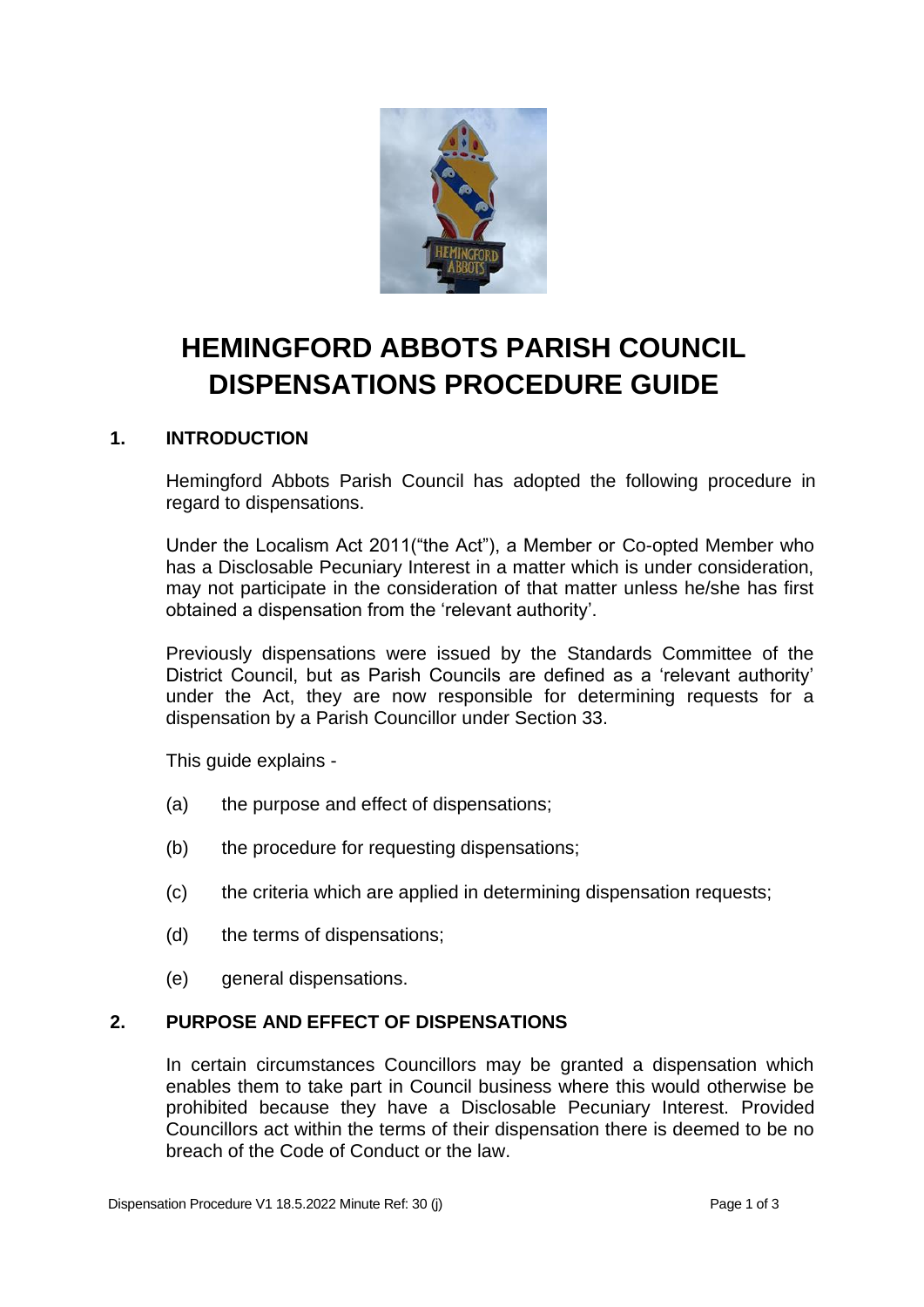Dispensations may allow the Councillor to participate in any -

- (a) discussion of the matter at the meeting(s); and/or
- (b) vote taken on the matter at the meeting(s).

If a dispensation is granted, the Councillor may remain in the room where the meeting considering the business is being held.

#### **Please note: If a Parish Councillor participates in a meeting where he/she has a Disclosable Pecuniary Interest and he/she does not have a dispensation, they may be committing a criminal offence under Section 34 of the Localism Act 2011.**

## **3. PROCEDURE FOR MAKING REQUESTS**

Any Councillor who wishes to apply for a dispensation must complete a Dispensation Request Form and submit it to the Proper Officer of the Parish Council (i.e. the Parish Clerk) as soon as possible before the meeting for which the dispensation is required.

## **4. CONSIDERATION BY THE TOWN/PARISH COUNCIL**

The Parish Council can either delegate authority to the Parish Clerk to grant dispensations, or reserve such decisions for the Parish Council. Alternatively the Council might wish to delegate the power to grant dispensations for certain grounds to the Clerk e.g. ground (a) below, which is fairly objective, but deal with other applications through a meeting of the Council, or possibly by delegating to the Clerk, after consultation with the Chairman of the Council, or Vice-Chairman in cases of conflict of interest.

A dispensation may be granted to a Councillor who has a Disclosable Pecuniary Interest to participate in any discussion of a matter at a meeting and/or to participate in any vote on the matter if it is considered that -

- (a) so many Members of the Council/Committee have Disclosable Pecuniary Interests that it would impede the transaction of the business (i.e. the meeting would be inquorate); or
- (b) without the dispensation the representation of different political groups on the Council (if these exist) would be so upset as to alter the likely outcome of any particular vote;
- (c) the dispensation is in the interests of persons living in the authority's area; or
- (d) it is otherwise appropriate to grant a dispensation.

If the adopted Code prevents a Councillor speaking or voting where they have an interest other than a Disclosable Pecuniary Interest, the Parish Council may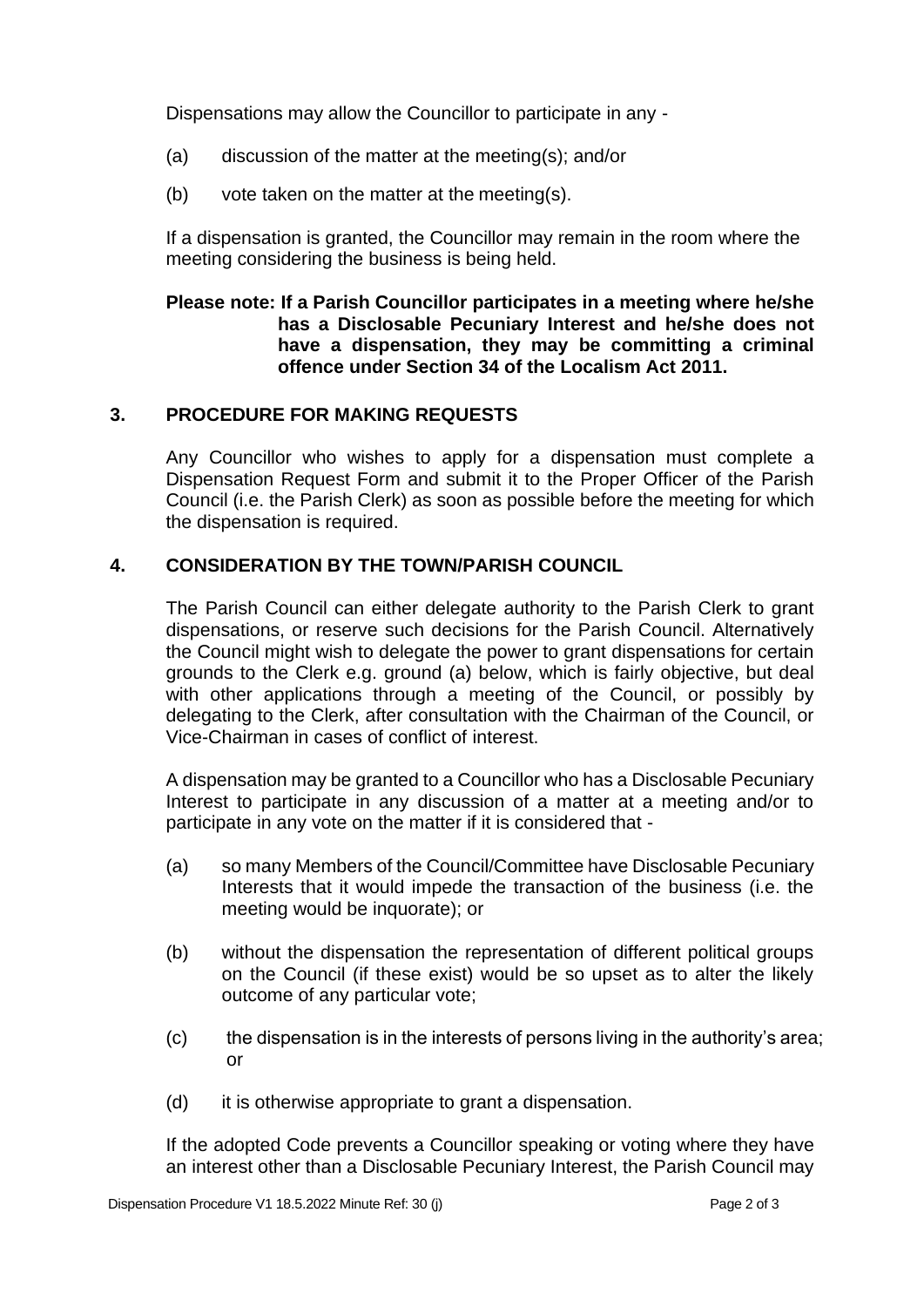wish to extend the provisions of the above paragraph to apply in the same way to those interests, but this is at the discretion of the Council.

The Town/Parish Clerk should formally notify the Councillor of their decision and reasons in writing at the earliest opportunity.

#### **5. CRITERIA FOR DETERMINATION OF REQUESTS**

The following are examples of criteria that may be appropriate in determining a request for a dispensation, but the Council will need to determine the factors they consider relevant. -

- (a) the nature of the Councillor's prejudicial interest, e.g. is it trivial or remote?
- (b) the need to maintain public confidence in the conduct of the Council's business;
- (c) in certain circumstances, the possible outcome of the proposed vote;
- (d) the need for efficient and effective conduct of the Council's business;
- (e) the Member has a particular expertise or knowledge in the matter that may be useful to its consideration (e.g. a Member could be allowed to speak, but not vote);
- (f) the interest is common to the Member and a significant proportion of the general public;
- (g) any other relevant considerations.

#### **6. TERMS OF DISPENSATIONS**

Dispensations may be granted -

- (a) to participate in any discussion of the matter; and/or
- (b) to participate in any vote on the matter;
- (c) for one meeting; or
- (d) for a limited period not exceeding 4 years.

## **7. DISCLOSURE OF DECISION**

Any Councillor who has been granted a dispensation must declare the nature and existence of the dispensation before the commencement of any business to which it relates. A copy of the dispensation will be kept with the Register of Councillors' Interests.